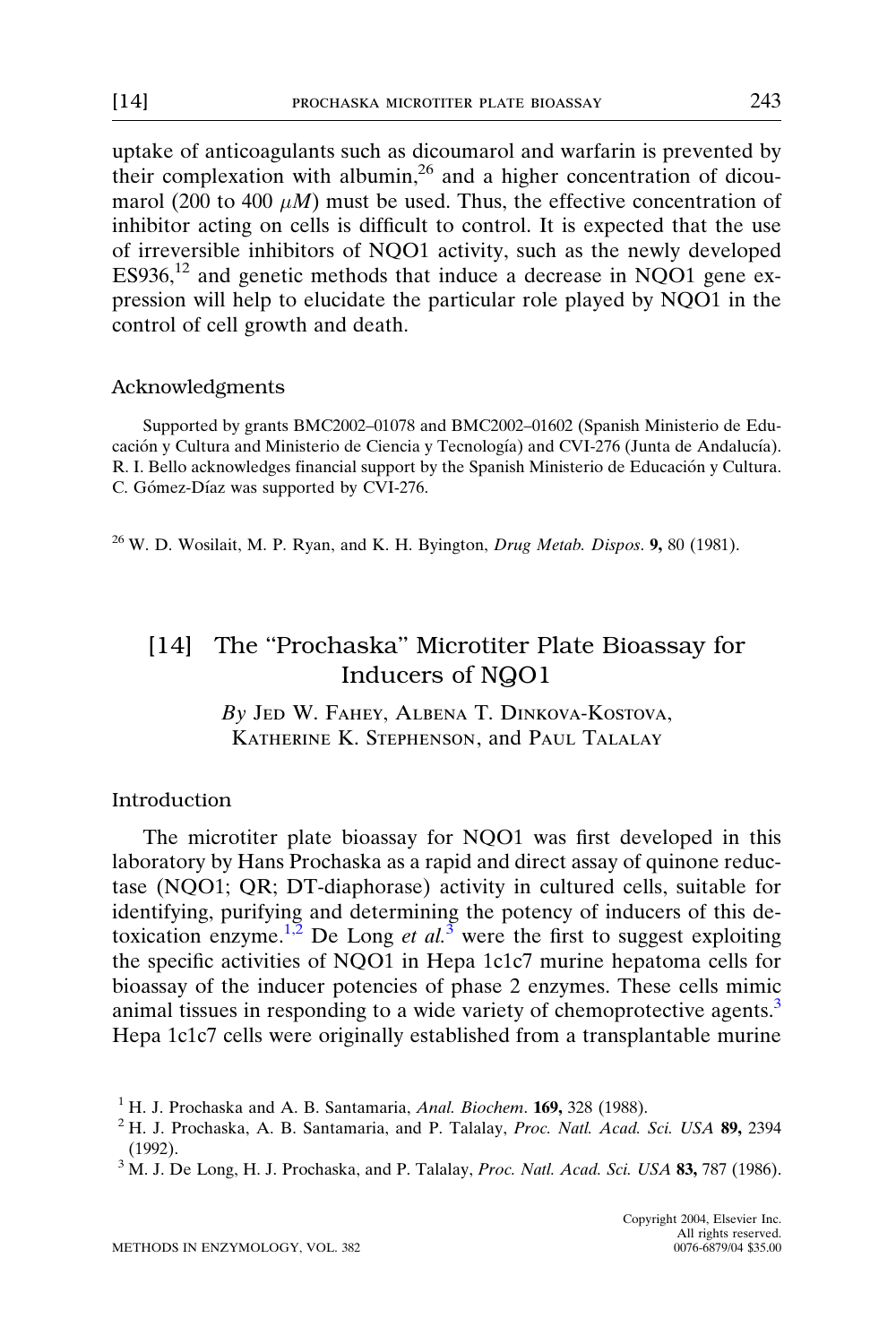<span id="page-1-0"></span>hepatoma of the C57L/J mouse and the 1c1c7 clone was selected for its highly inducible aryl hydrocarbon hydroxylase (AHH), making this line important in the analysis of the functional characteristics of the Ah (Aryl hydrocarbon) receptor.<sup>4</sup> The Hepa 1c1c7 line was chosen for the NQO1 assay because: (a) these cells have many characteristics of normal tissues, in particular the capacity for carcinogen activation and xenobiotic metabolism; (b) these cells are amenable to strict control of environmental, nutritional, and hormonal factors; (c) mutants defective in Ah receptor or its gene product are available – this is not true for all cells in culture; and (d) these cells have a highly inducible AHH as well as other inducible cytochromes P450, cytochrome P450 reductase, and epoxide hydrolase, thus facilitating metabolic activation of xenobiotics. $3,5$ 

As adapted for use in microtiter plates, the cells were grown for 24 h, followed by exposure to inducing agents for an additional 24–48 h, and then lysed with digitonin. Cell lysates were assayed for NQO1 activity using a reaction mixture in which both the NADPH and the quinone are regenerated, thus avoiding reagent depletion [\(Fig. 1\)](#page-2-0). Cell density, as a proxy for total cellular protein, was assayed in replicate plates by vital staining. This assay has proven to be exceptionally useful for its originally envisioned purpose, as well as for the characterization of phase 2 enzyme inducers in a variety of materials. Although other microtiter plate assays have been proposed,<sup>6</sup> none are as responsive or as versatile as the Prochaska assay. The dynamic response of the assay is very wide, permitting the evaluation of compounds over a concentration range of approximately 5 orders of magnitude ([Fig. 2\)](#page-3-0). $<sup>7</sup>$ </sup>

We have made certain modifications to the assay in order to make it more efficient, and considerable data are now available from laboratories worldwide that support its utility in cancer chemoprevention studies. For example, we have accumulated more than 10 years of baseline data with a single standard NQO1 inducer,  $\beta$ -naphthoflavone (BNF), that has been used in hundreds of separate assays. We have also made observations on the use of this basic assay: (a) with other cell lines and passage numbers, (b) with various common solvent systems, (c) with a wide array of samples, (d) with multiple researchers, (e) as a versatile tool for screening crude plant extracts, (f) as a powerful aid in the directed synthesis of biologically active compounds, and (g) as a dynamic system to monitor conversion of

<sup>&</sup>lt;sup>4</sup> J. P. Whitlock, *Ann. Rev. Pharm. Toxicol.* **39**, 103 (1999).<br><sup>5</sup> M. J. De Long, A. B. Santamaria, and P. Talalay, *Carcinogenesis* **8**, 1549 (1987).<br><sup>6</sup> M. Zhu and W. E. Fahl, *Anal. Biochem.* **287**, 210 (2000).<br><sup>7</sup> 281 (1993).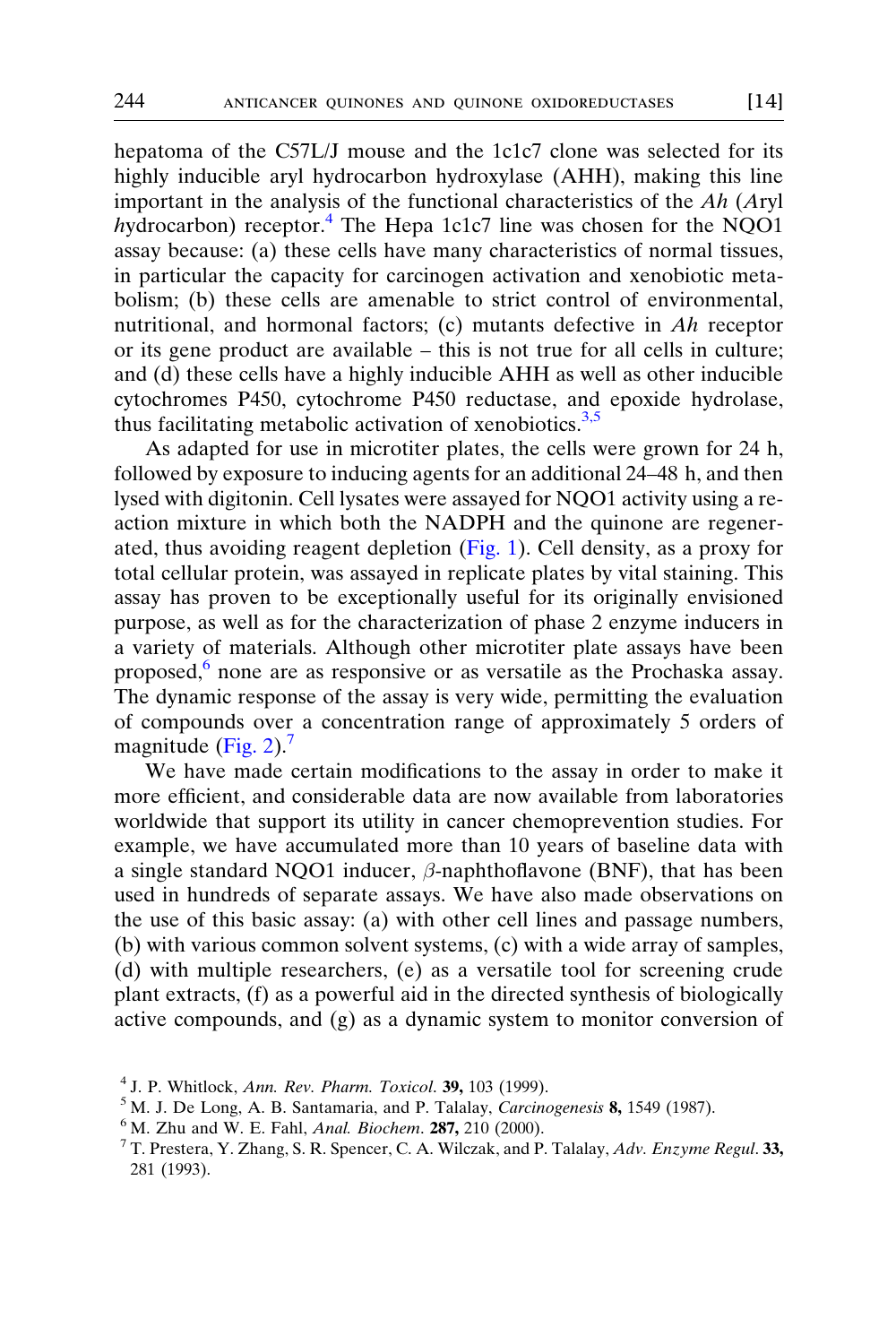<span id="page-2-0"></span>

Fig. 1. Principle of the NQO1 assay: Glucose 6-phosphate and glucose-6-phosphate dehydrogenase (G6PDH) generate NADPH continually. This NADPH is used by NQO1 to transfer electrons to menadione. The menadiol thus formed reduces MTT (yellow when oxidized), spontaneously, to the purple formazan which can be measured over a broad range of wavelengths (490 to 640 nm). Both NADPH and menadione are regenerated, which obviates problems encountered with substrate depletion.

inactive precursors to active products. The use of this assay has led to the discovery of a number of potent chemoprotective agents from plants, to their use in controlled animal and human clinical studies, and to the development of similarly active compounds by synthetic means. These findings are reviewed and discussed herein.

#### Prochaska Bioassay Protocol

As initially described, the induction of NQO1 was measured in Hepa 1c1c7 murine hepatoma cells grown in 96-well microtiter plates containing  $\alpha$ -MEM culture medium supplemented with 10% fetal calf serum.<sup>[1,2](#page-0-0)</sup> Approximately 10,000 cells were plated into flat-bottomed, untreated plastic microtiter plates and incubated for 24 h at  $37^{\circ}$  in a 5%  $CO<sub>2</sub>$  atmosphere,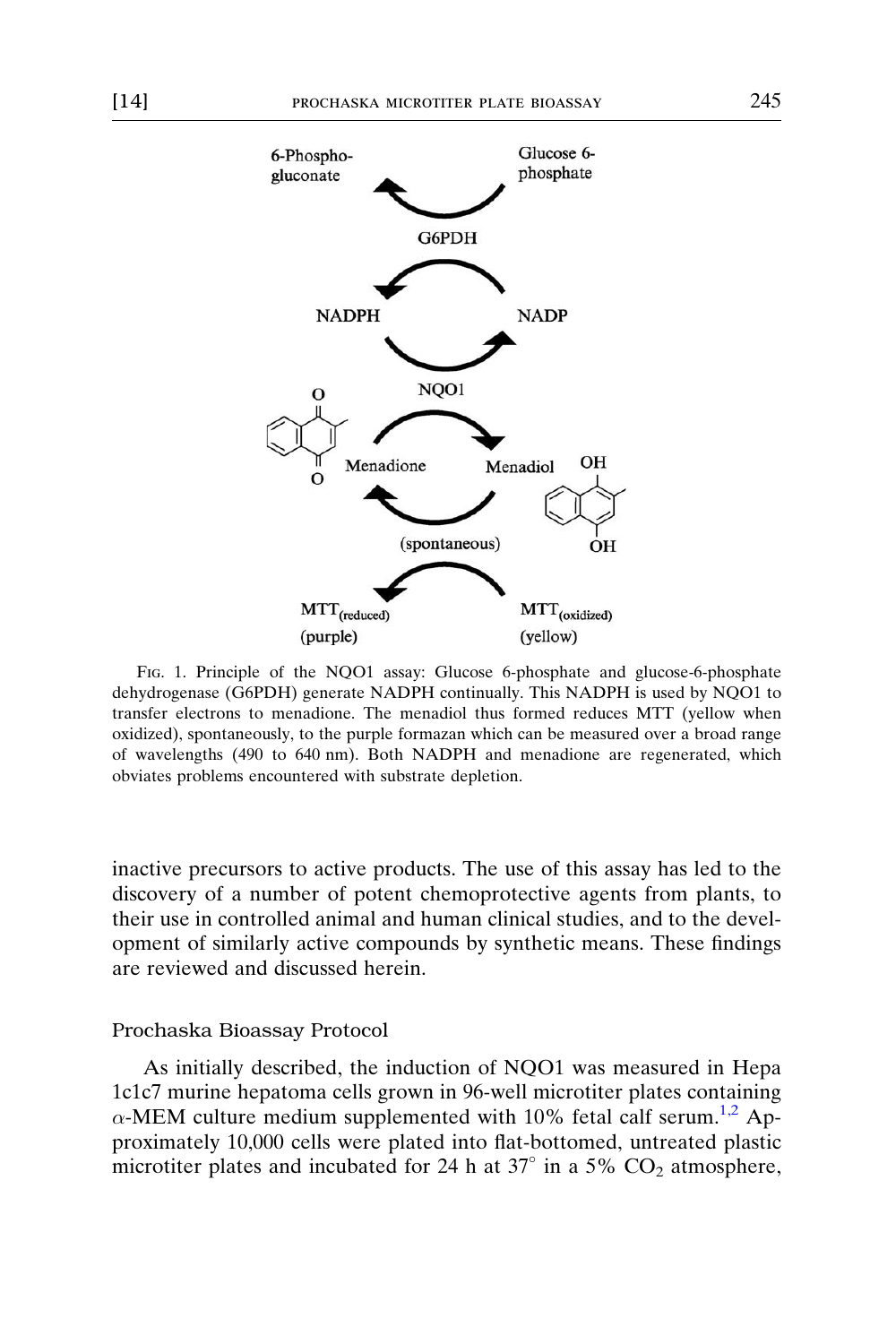<span id="page-3-0"></span>

Fig. 2. Dynamic range of the Prochaska Assay. Induction profiles in Hepa 1c1c7 cells are shown for (A) BNF, (B) phenylarsine oxide, (C) sulforaphane, (D) mercury chloride, (E) 1-nitro-1-cyclohexane, (F) 1,3-dithiole-3-thione, (G) benzyl isothiocyanate, (H) 1 butylhydroquinone, (I) BAL, and (J) 1-butylhydroperoxide which had CD's of about 0.02, 0.05, 0.2, 0.3, 0.4, 1.5, 4, 5, 20, and 110  $\mu$ *M*, respectively.

during which time they became adherent. Culture medium was then replaced with 150  $\mu$ L of fresh medium containing antibiotics in order to permit the introduction of non-sterile test compounds (e.g., crude plant extracts). Cells were exposed to inducers for an additional 24 h. Typically the solution to be assayed in DMSO was diluted with cell culture medium and 2-fold serial dilutions were introduced into 8-well columns on the microtiter plates with a multichannel pipettor. The final concentration of DMSO was 0.1% by volume. The plates were then incubated for 24 h, and the medium was discarded. Cells were then lysed with digitonin in the presence of EDTA for 20 min and NQO1 was assayed by addition of an NADPH-generating system that maintained a constant NADPH concentration (glucose-6-phosphate, glucose-6-phosphate dehydrogenase, NADP), FAD, menadione (2-methyl-1,4-naphthoquinone, a quinone that is reduced to menadiol by NQO1 in the presence of NADPH), and MTT (3-[4,5-dimethylthiazo-2-yl]-2,5-diphenyltetrazolium bromide; a tetrazolium dye that is reduced non-enzymatically by menadiol). NQO1 activity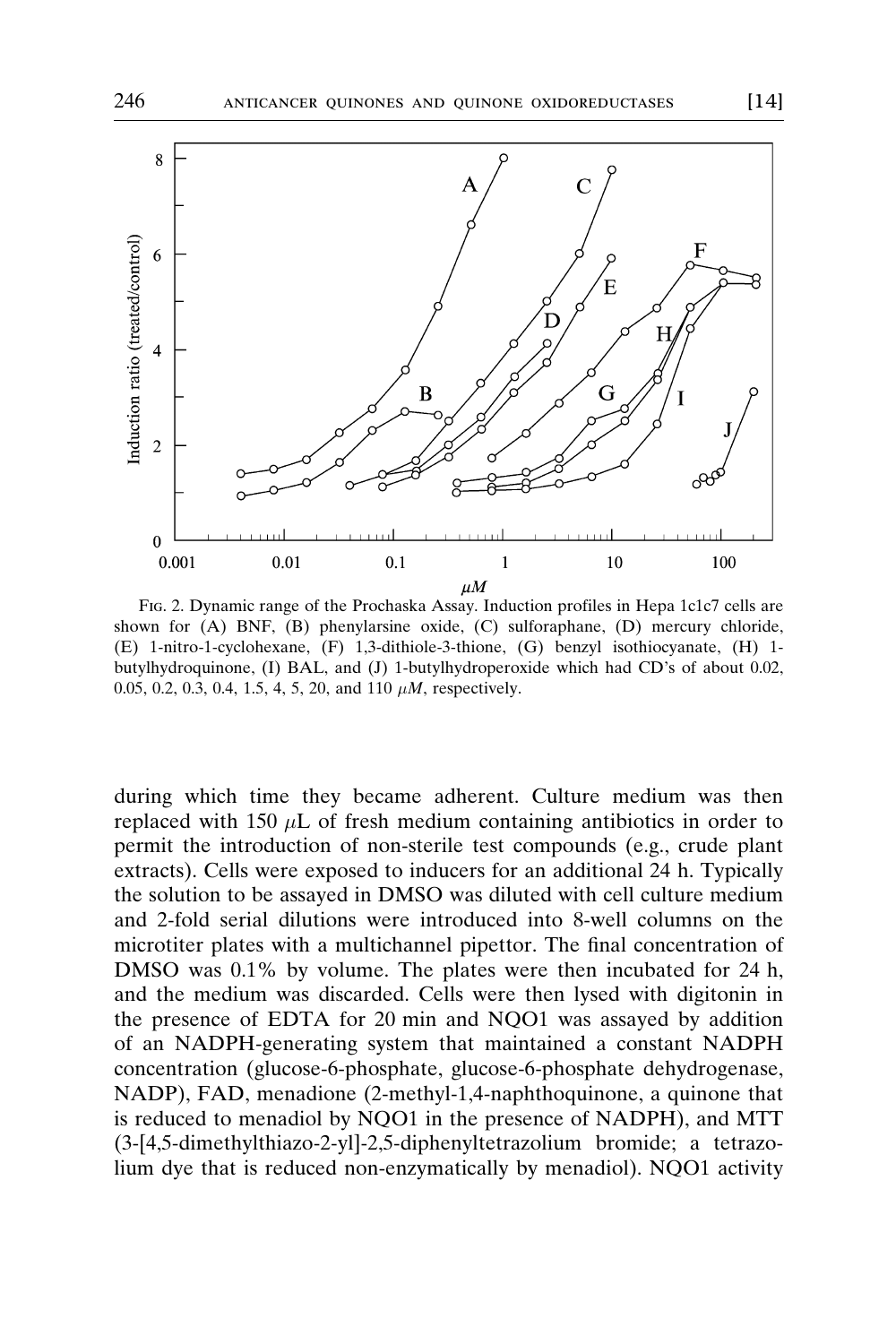<span id="page-4-0"></span>was stopped after 5 min by the addition of dicumarol (a specific and very potent inhibitor of NQO1), and the reduced formazan dye was measured spectrophotometrically in a 96-well plate reader at 610 nm. Since all wells have negligible absorbance at zero time, the absolute absorbance at 5 min accurately reflects the change in absorbance during the incubation period. Cytotoxicity and cell density were assessed by crystal violet staining of a duplicate set of plates, followed by scanning at  $610 \text{ nm}^1$  or 490 nm.<sup>[2](#page-0-0)</sup> One unit of inducer activity is defined as the Concentration that Doubles the NQO1 specific activity in a microtiter well containing 150  $\mu$ L of medium. This concentration has been designated the "CD" value. Hence a compound with a CD of 1.0  $\mu$ M has a potency of 6667 units of inducer activity per  $\mu$ mol.

#### Technical Improvements of the Assay

The original procedure has been modified in several ways:

1. The fetal calf serum is treated with activated charcoal (1 g/100 ml) for 90 min at 55°,<sup>8</sup> thereby lowering the basal NQO1 levels.

2. Protein content is measured in an aliquot of cell lysates, thereby providing a more rapid and reliable assessment of cell density and eliminating the need for a duplicate set of plates. Protein concentration is measured in a  $20-\mu L$  aliquot of the digitonin cell lysate in a separate 96-well microtiter plate. Bicinchoninic acid reagent (300  $\mu$ L)<sup>9</sup> is added and the product is measured spectrophotometrically (550 nm) after 30 min incubation at  $37.5^{\circ}$ .<sup>10</sup>

3. The exposure period has been increased from 24 to 48 h which magnifies the amplitude of NQO1 induction for many inducers in this cell line $2,8,10$ 

4. An automated microtiter plate washer has been used to remove growth medium and rinse cells just before conducting the assay, and the MTT concentration is monitored at 490 nm. $^{10}$ 

5. We have introduced the use of various solvents in addition to DMSO. Acetonitrile, $^2$  $^2$  and a "triple solvent" composed of a mixture of equal volumes of acetonitrile, DMSO, and dimethyl formamide,<sup>10</sup> are both extremely effective solvents for extraction of plant tissues, and they can be diluted into cell culture medium to final concentrations of 1% and 0.5%,

<sup>&</sup>lt;sup>8</sup> S. R. Spencer, C. A. Wilczak, and P. Talalay, *Cancer Res.* **50**, 7871 (1990). <sup>9</sup> P. K. Smith, R. I. Krohn, G. T. Hermanson, A. K. Mallia, F. H. Gartner, M. D. Provenzano,

E. K. Fujimoto, N. M. Goeke, B. J. Olson, and D. C. Klenk, *Anal. Biochem.* **150**, 76 (1985). <sup>10</sup> J. W. Fahey, Y. Zhang, and P. Talalay, *Proc. Natl. Acad. Sci. USA* **94**, 10367 (1997).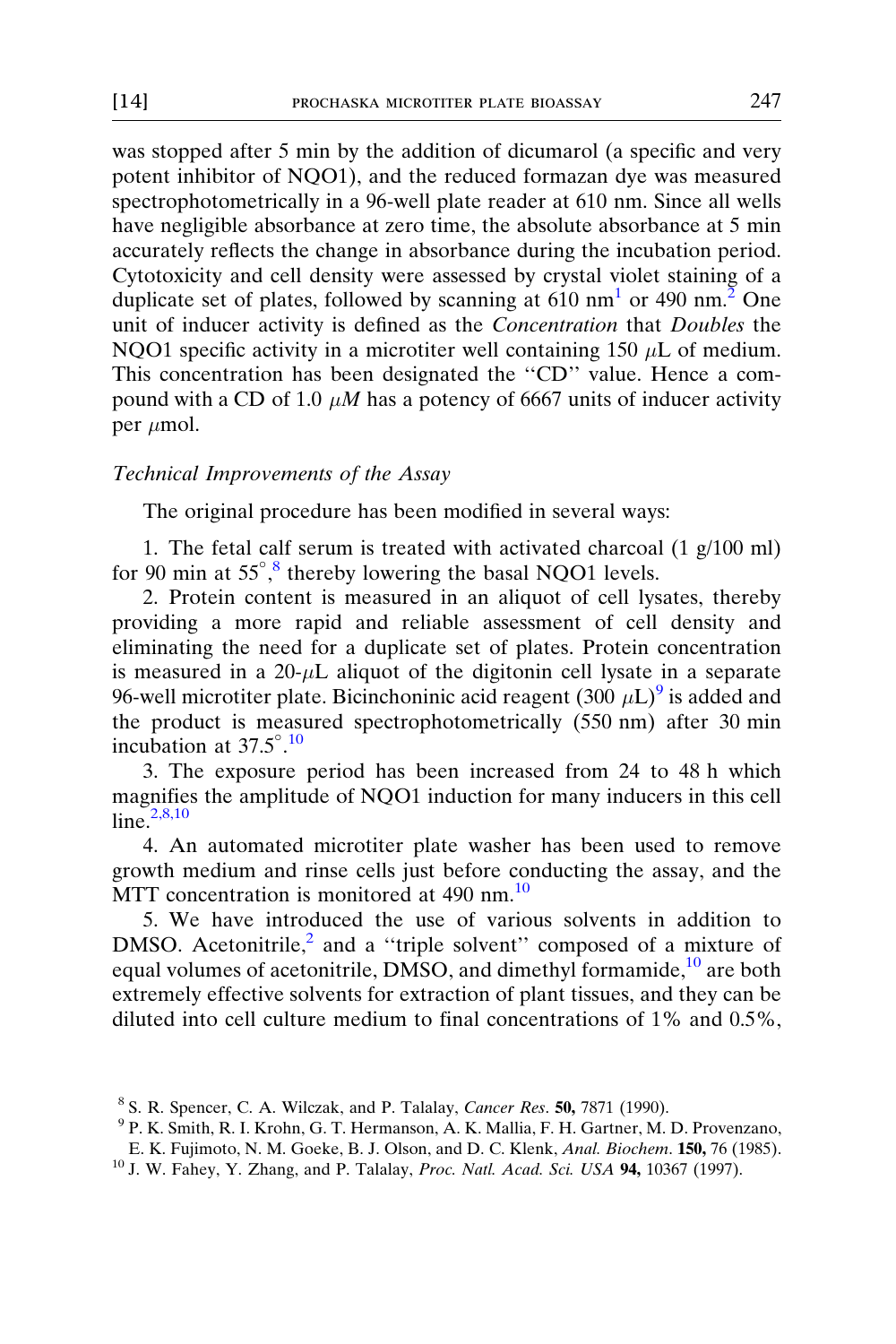<span id="page-5-0"></span>respectively, without affecting cell viability. Other solvents such as tetrahydrofuran and methanol $11$  can be used for more lipophilic compounds, but these solvents must be used at less than 0.1% and 0.33%, respectively, in order to avoid cytotoxicity.

6. We have typically expressed the inducer potency of plant extracts in units/g fr. wt. (fresh weight) or dry wt. Cytotoxicity is of concern if it occurs at or near the concentration range that results in NQO1 induction. Pezzuto and colleagues<sup>12,13</sup> have proposed using a *Chemoprotective Index* (CI; CI =  $IC_{50}/CD$ ) which provides a useful metric of the window between activity and toxicity.

7. The assay has been adapted by plant scientists<sup>14–16</sup> for rapid screening of individual plants, by introducing leaf disc punches as sources of NQO1 inducer (glucosinolates/isothiocyanates), placed in individual wells of microtiter plates and then removed prior to assay.

### Novel Findings Made with The Prochaska Bioassay

The Prochaska microtiter plate bioassay has been exceptionally useful for identifying and isolating inducers of NQO1 from natural sources, and in guiding the synthesis of more potent analogs of isothiocyanates, $12,17,18$ dithiolethiones, $19-21$  and curcuminoids.<sup>22,23</sup> It has also been used to survey,

- 
- and J. M. Pezzuto, Cancer Res. 57, 272 (1997).<br><sup>13</sup> C. Gerhäuser, K. Klimo, E. Heiss, I. Neumann, A. Gamal-Eldeen, J. Knauft, G. Y. Liu, S. Sitthimonchai, and N. Frank, *Mutat. Res.* 523–524, 163 (2003).
- 
- 
- 
- <sup>14</sup> H. B. Gross, T. Dalebout, C. D. Grubb, and S. Abel, *Plant Sci.* **159**, 265 (2000).<br><sup>15</sup> Q. Wang, C. D. Grubb, and S. Abel, *Phytochem. Anal.* **13**, 152 (2002).<br><sup>16</sup> C. D. Grubb, H. B. Gross, D. L. Chen, and S. Abel,
- (1994).<br><sup>18</sup> Y. Zhang, T. W. Kensler, C. G. Cho, G. H. Posner, and P. Talalay, *Proc. Natl. Acad. Sci.* USA 91, 3147 (1994).<br><sup>19</sup> P. A. Egner, T. W. Kensler, T. Prestera, P. Talalay, A. H. Libby, H. H. Joyner, and T. J.
- Curphey, Carcinogenesis 15, 177 (1994).<br><sup>20</sup> T. W. Kensler, *Environ. Health Perspect.* 4(Suppl. 105), 965 (1997).<br><sup>21</sup> T. W. Kensler, T. J. Curphey, Y. Maxiutenko, and B. D. Roebuck, *Drug Metabol. Drug*
- 
- *Interact.* **17,** 3 (2000).<br><sup>22</sup> A. T. Dinkova-Kostova and P. Talalay, *Carcinogenesis* **20**, 911 (1999).<br><sup>23</sup> K. Singletary, C. MacDonald, M. Iovinelli, C. Fisher, and M. Wallig, *Carcinogenesis* **19**,
- 
- 1039 (1998).

 $11$  F. Khachik, J. S. Bertram, M.-T. Huang, J. W. Fahey, and P. Talalay, in "Proceedings of the International Symposium on Antioxidant Food Supplements in Human Health'' (L. Packer, M. Hiramatsu, and T. Yoshikawa, eds.), pp. 203–229. Academic Press, New York, 1999.<br><sup>12</sup> C. Gerhäuser, M. You, J. Liu, R. M. Moriarity, M. Hawthorne, R. G. Mehta, R. C. Moon,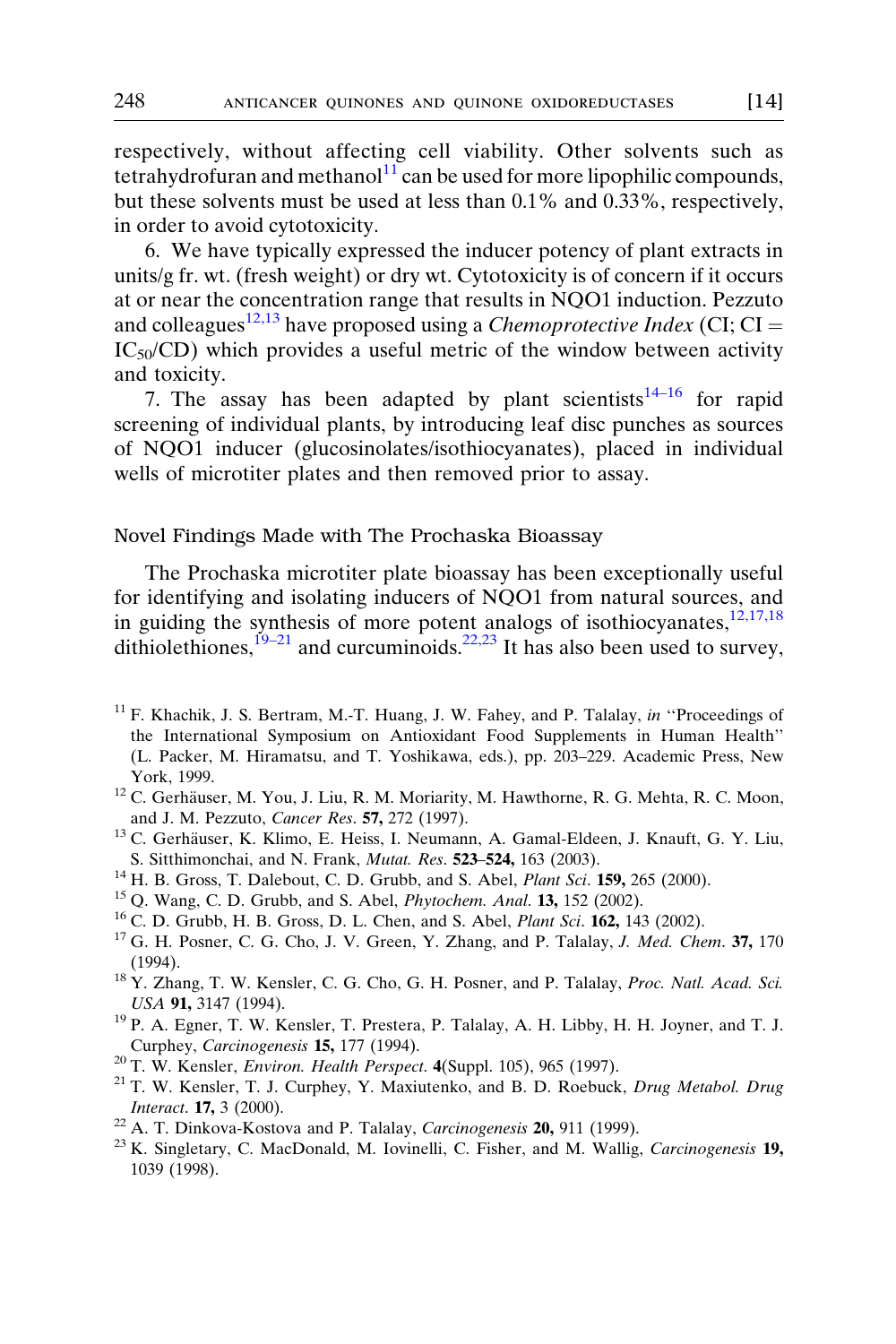<span id="page-6-0"></span>screen, and compare the potency of various plant sources in both plant breeding and molecular genetics applications. Highlights of some of these findings are described herein.

Many of the 9 recognized classes of phase 2 enzyme inducers were ori-ginally identified using the Prochaska assay.<sup>[7,11,24–26](#page-1-0)</sup> These inducers include (see review<sup>27</sup>): (i) oxidizable *ortho-* and *para-diphenols*, their cognate quinones, and other Michael reaction acceptors; (ii) isothiocyanates<sup>28</sup> – highly electrophilic compounds that are widely consumed as their dietary precursor glucosinolates which are hydrolyzed to isothiocyanates by the enzyme myrosinase, which co-exists in plant cells and is present in the human gastrointestinal tract<sup>29,30</sup>; (iii) dithiocarbamates, which are formed metabolically by conjugation of GSH with isothiocyanates. Synthetic dithiocarbamates are widely used industrial and agricultural chemicals; (iv) 1,2 dithiole-3-thione derivatives such as oltipraz<sup>19</sup>; (v) trivalent arsenic derivatives such as sodium arsenite and phenylarsine oxide; (vi) divalent heavy metal derivatives; (vii) hydroperoxides such as tert-butyl hydroper-oxide; (viii) polyenes such as carotenoid metabolites<sup>[11](#page-5-0)</sup>; and (ix) vicinal dimercaptans such as 2,3-dimercaptopropanol. Synergism between compounds in certain of these classes has been demonstrated, $31$  and whereas many of the inducers that have been isolated from natural products fit into one of these classes, others appear to involve novel chemistry. Compounds identified as inducers by means of the Prochaska assay include withanolides,  $32,33$  a bicyclic diarylheptanoid,  $34$  flavonoids,  $35-38$  and curcumin derivatives and other phenyl propenoids.<sup>[22,39–42](#page-5-0)</sup> Furthermore, unpublished

- 
- <sup>24</sup> P. Talalay, M. J. De Long, and H. J. Prochaska, *Proc. Natl. Acad. Sci. USA* **85,** 8261 (1988). <sup>25</sup> T. Prestera, W. D. Holtzclaw, Y. Zhang, and P. Talalay, *Proc. Natl. Acad. Sci. USA* **90**, 2965 (1993).<br><sup>26</sup> P. Talalay, *Proc. Amer. Phil. Soc.* **143,** 52 (1999).<br><sup>27</sup> P. Talalay, A. T. Dinkova-Kostova, and W. D. Holtzclaw, *Adv. Enzyme Regul.* **43,** 121
- 
- 
- (2003).<br><sup>28</sup> Y. Zhang, P. Talalay, C. G. Cho, and G. H. Posner, *Proc. Natl. Acad. Sci. USA* **89**, 2399
- (1992).<br><sup>29</sup> J. W. Fahey, A. T. Zalcmann, and P. Talalay, *Phytochemistry* **56**, 5 (2001); corrigendum Phytochemistry 59, 237.<br><sup>30</sup> T. A. Shapiro, J. W. Fahey, K. L. Wade, K. K. Stephenson, and P. Talalay, *Cancer*
- Epidemiol. Biomarkers Prev. **10**, 501 (2001).  $31$  R. R. Putzer, Y. Zhang, T. Prestera, W. D. Holtzclaw, K. L. Wade, and P. Talalay, *Chem.*
- Res. Toxicol. 8, 103 (1995).<br><sup>32</sup> R. I. Misico, L. L. Song, A. S. Veleiro, A. M. Cirigliano, M. C. Tettamanzi, G. Burton, G. M.
- Bonetto, V. E. Nicotra, G. L. Silva, R. R. Gil, J. C. Oberti, A. D. Kinghorn, and J. M. Pezzuto, *J. Nat. Prod.* 65, 677 (2002). <sup>33</sup> E. J. Kennelly, C. Gerhäuser, L. L. Song, J. G. Graham, C. W. W. Beecher, J. M. Pezzuto,
- and A. D. Kinghorn, *J. Agric. Food Chem.* **45,** 3771 (1997).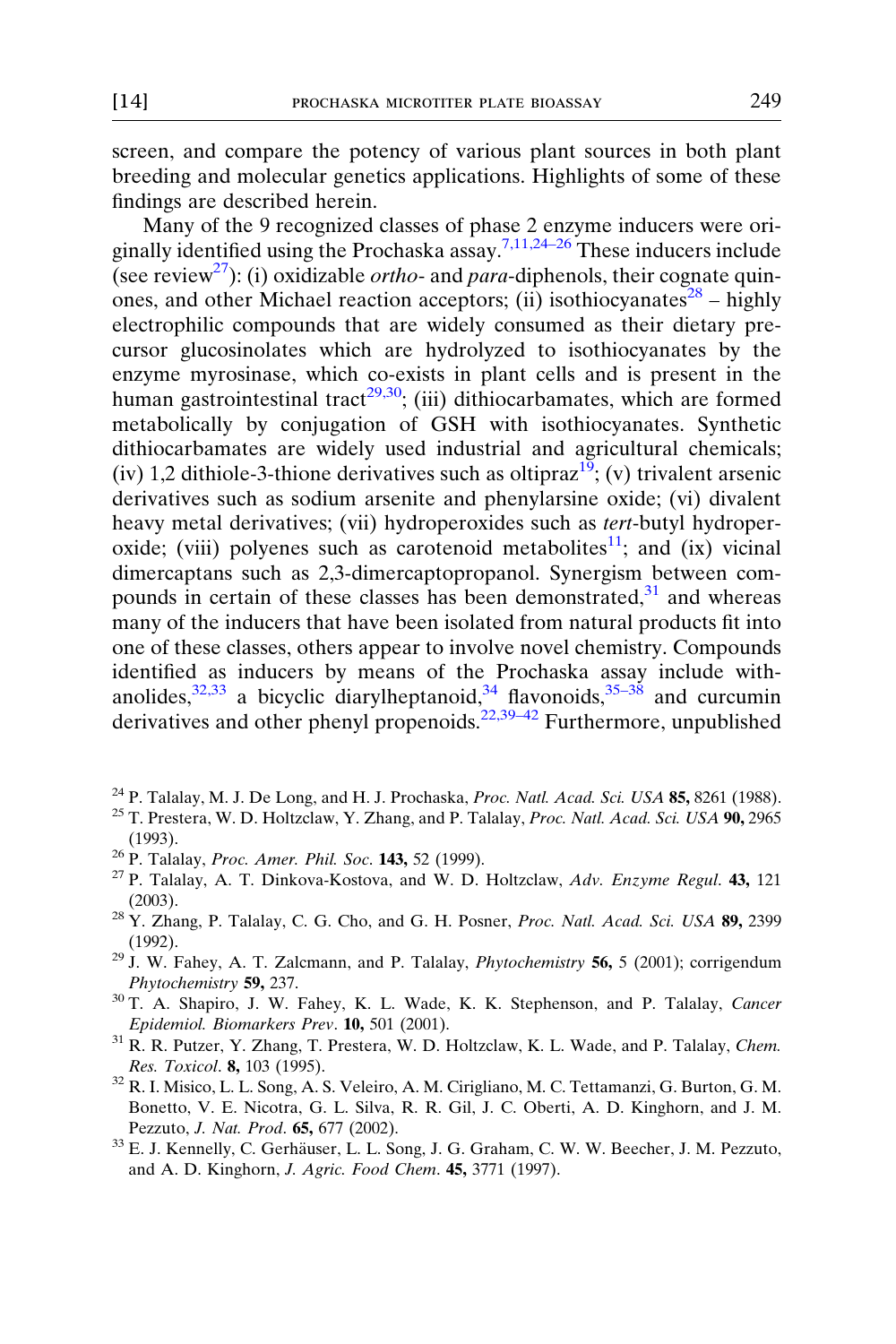<span id="page-7-0"></span>work from our lab, and recent surveys<sup>[13,17,27](#page-5-0)</sup> reveal a wide spectrum of inducers that includes both plant components and pharmaceutical agents. With curcumin, a naturally occurring spice component, Dinkova-Kostova[22,41](#page-5-0) has used the Prochaska bioassay to elucidate which portions of the molecule are essential for inducer activity: synthetic as well as the naturally-occurring structural analogs were examined. These studies showed that the hydroxyl group had to be present at the *ortho-position* on the phenolic rings, and that the rings had to be bridged by a  $\beta$ -diketone moiety in order to be strong inducers. In studies with our colleague G.H. Posner, a number of synthetic norbornyl structural analogs of sulforaphane were examined, and one had equivalent inducer potency to sulforaphane in Hepa 1c1c7 cells.<sup>[17,18](#page-5-0)</sup> Subsequently, Pezzuto and colleagues developed sulforamate, an analog of sulforaphane with comparable inducer potency and somewhat less toxicity.<sup>[12](#page-5-0)</sup> This group has also developed 4'-bromoflavone as a derivative of naturally occurring flavonoids, guided by the Prochaska bioassay.<sup>39</sup>

Numerous reports now document the inducer potency of various plants, plant constituents, and complex dietary ingredients<sup>10,28,30,35,43-64</sup>

- <sup>34</sup> D. S. Jang, E. J. Park, M. E. Hawthorne, J. S. Vigo, J. G. Graham, F. Cabieses, B. D. Santarsiero, A. D. Mesecar, H. H. Fong, R. G. Mehta, J. M. Pezzuto, and A. D. Kinghorn, *J. Agric. Food Chem.* **50**, 6330 (2002).<br><sup>35</sup> J. W. Fahey and K. K. Stephenson, *J. Agric. Food Chem.* **50**, 7472 (2002).<br><sup>36</sup> S. Yannai, A. J. Day, G. Williamson, and M. J. Rhodes, *Food Chem. Toxicol*. **36**, 623 (1998).
- 
- 
- 
- **149,** 21 (2000).<br><sup>39</sup> L. L. Song, J. W. Kosmeder, S. K. Lee, C. Gerhäuser, D. Lantvit, R. C. Moon, R. M.
- Moriarty, and J. M. Pezzuto, Cancer Res. 59, 578 (1999).<br><sup>40</sup> A. T. Dinkova-Kostova, C. Abeygunawardana, and P. Talalay, *J. Med. Chem.* **41,** 5287
- 
- (1998).  $^{41}$  A. T. Dinkova-Kostova, M. A. Massiah, R. E. Bozak, R. J. Hicks, and P. Talalay, *Proc. Natl. Acad. Sci. USA* **98,** 3404 (2001).
- 
- <sup>42</sup> A. T. Dinkova-Kostova and P. Talalay, *Free Radic. Biol. Med.* **29,** 231 (2000).  $^{43}$  N. Tawfiq, S. Wanigatunga, R. K. Heaney, S. R. Musk, G. Williamson, and G. R. Fenwick, Eur. J. Cancer Prev. 3, 285 (1994).<br><sup>44</sup> N. Tawfiq, R. K. Heaney, J. A. Plumb, G. R. Fenwick, S. R. Musk, and G. Williamson,
- 
- Carcinogenesis 16, 1191 (1995).<br><sup>45</sup> T. A. Shapiro, J. W. Fahey, K. L. Wade, K. K. Stephenson, and P. Talalay, *Cancer*<br>Epidemiol. Biomarkers Prev. 7, 1091 (1998).
- 
- 
- <sup>46</sup> K. Hashimoto, S. Kawamata, N. Usui, A. Tanaka, and Y. Uda, *Cancer Lett.* **180,** 1 (2002).<br><sup>47</sup> M. W. Farnham, J. W. Fahey, and K. K. Stephenson, *J. Amer. Soc. Hort. Sci*. **125**, 482 (2000).<br><sup>48</sup> M. W. Farnham, P. E
- 
- Food Chem. 50, 6239 (2002).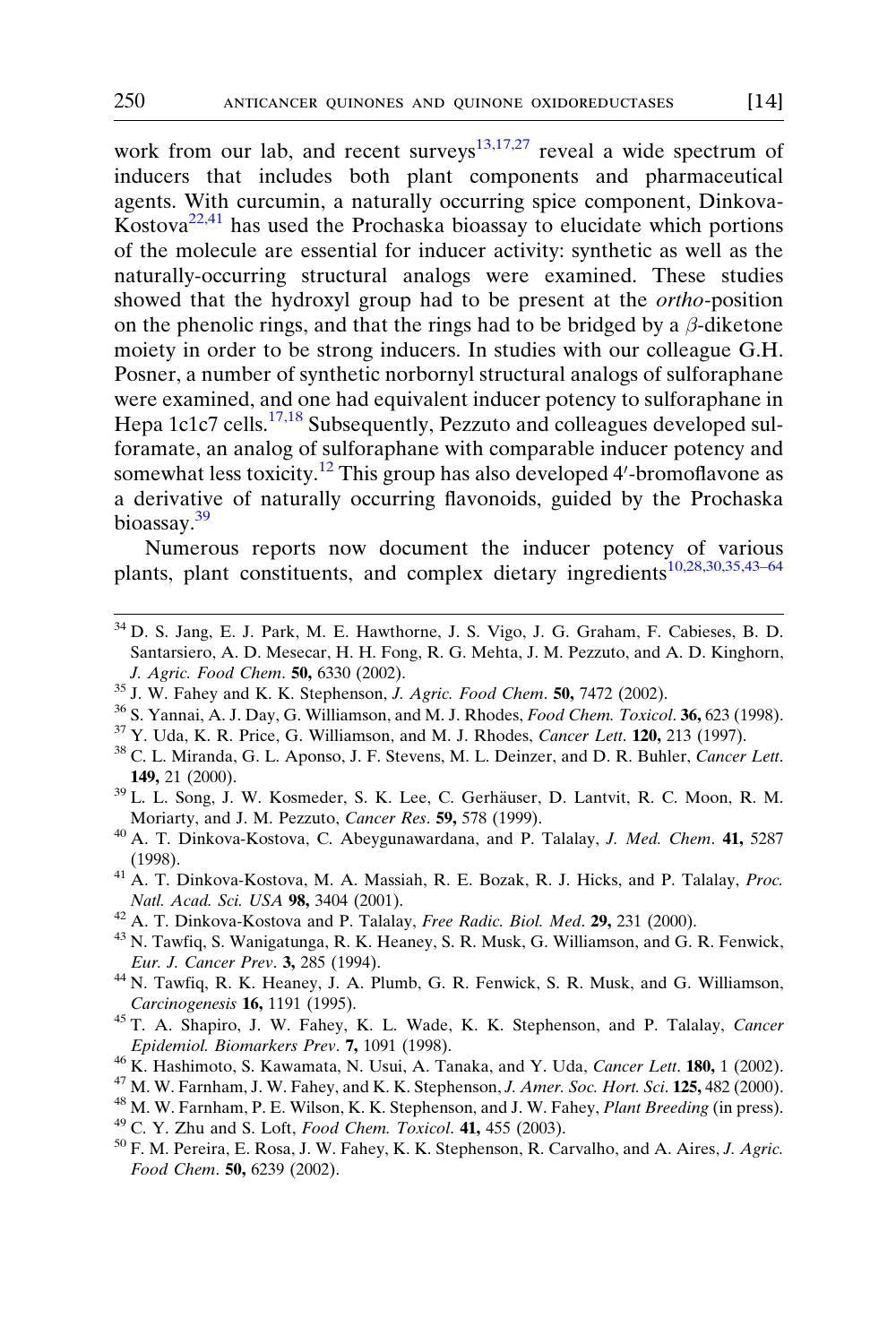(see recent reviews by Pezzuto<sup>65</sup> and by Talalay<sup>[26](#page-6-0)</sup>). Application of this assay to plant breeding, biochemistry, physiology, and molecular biology suggests that it may facilitate advances in the development of ''tailored'' vegetables and fruit that are rich inducers.[14–16,47,48,66,67](#page-5-0)

### Versatility and Limitations of The Prochaska Bioassay

#### Test Compound Matrix

The Prochaska bioassay, originally described for pure compounds, has been adapted to a wide range of materials including plants and plant extracts, urine, food (crude homogenates of dietary components), honey, and wine.

The application of this bioassay to plant extracts may now represent its most widespread use. In the original studies on plants in our laboratory, a wide variety of vegetables were tested for NQO1 inducer potency.<sup>[2](#page-0-0)</sup> Those of the Brassica (e.g., broccoli) and Allium (e.g., onion) families showed in-ducer potency and various others had little or none.<sup>[2](#page-0-0)</sup> This information led to the isolation of sulforaphane from broccoli,<sup>[28](#page-6-0)</sup> and broccoli sprouts.<sup>[10](#page-4-0)</sup> Subsequently, the assay has been used to guide the isolation of resveratrol from grapes,  $54$  withanolides from tomatillos and other plants,  $32,33$  isothiocyanates closely related to sulforaphane from wasabi and watercress,  $61,66,67$ 

<sup>51</sup> J. W. Fahey and K. K. Stephenson, *HortScience* **34**, 1159 (1999).<br><sup>52</sup> J. Bomser, D. L. Madhavi, K. Singletary, and M. A. Smith, *Planta Med.* **62**, 212 (1996).<br><sup>53</sup> L. C. Chang, C. Gerhäuser, L. Song, N. R. Farnswo

- **7,** 465 (1998).<br><sup>56</sup> K. J. Hintze, A. S. Keck, J. W. Finley, and E. H. Jeffery, *J. Nutr. Biochem*. **14,** 173 (2003).<br><sup>57</sup> A. S. Keck, Q. Qiao, and E. H. Jeffery, *J. Agric. Food Chem.* **51,** 3320 (2003).<br><sup>58</sup> N. V. Matu
- 
- 
- 
- (2003).  $^{60}$  S. K. Lee, L. Song, E. Mata-Greenwood, G. J. Kelloff, V. E. Steele, and J. M. Pezzuto,
- Anticancer Res. 19, 35 (1999).<br><sup>61</sup> P. Rose, K. Faulkner, G. Williamson, and R. Mithen, *Carcinogenesis* 21, 1983 (2000).<br><sup>62</sup> R. Mithen, K. Faulkner, R. Magrath, P. Rose, G. Williamson, and J. Marquez, *Theor. Appl.*
- 
- Genet. **106**, 727 (2003). <sup>63</sup> K. Faulkner, R. Mithen, and G. Williamson, *Carcinogenesis* **19**, 605 (1998). <sup>64</sup> Y. H. Shon and K. S. Nam, *J. Ethnopharmacol. 77, 103 (2001).* <sup>65</sup> J. M. Pezzuto, *Biochem. Pharmacol.*
- 
- 
- 

<span id="page-8-0"></span>

J. Nat. Prod. 60, 869 (1997).<br><sup>54</sup> M. Jang, L. Cai, G. O. Udeani, K. V. Slowing, C. F. Thomas, C. W. Beecher, H. H. Fong, N. R. Farnsworth, A. D. Kinghorn, R. G. Mehta, R. C. Moon, and J. M. Pezzuto, Science 275, 218 (1997).<br><sup>55</sup> H. J. Park, Y. W. Lee, H. H. Park, Y. S. Lee, I. B. Kwon, and J. H. Yu, *Eur. J. Cancer Prev.*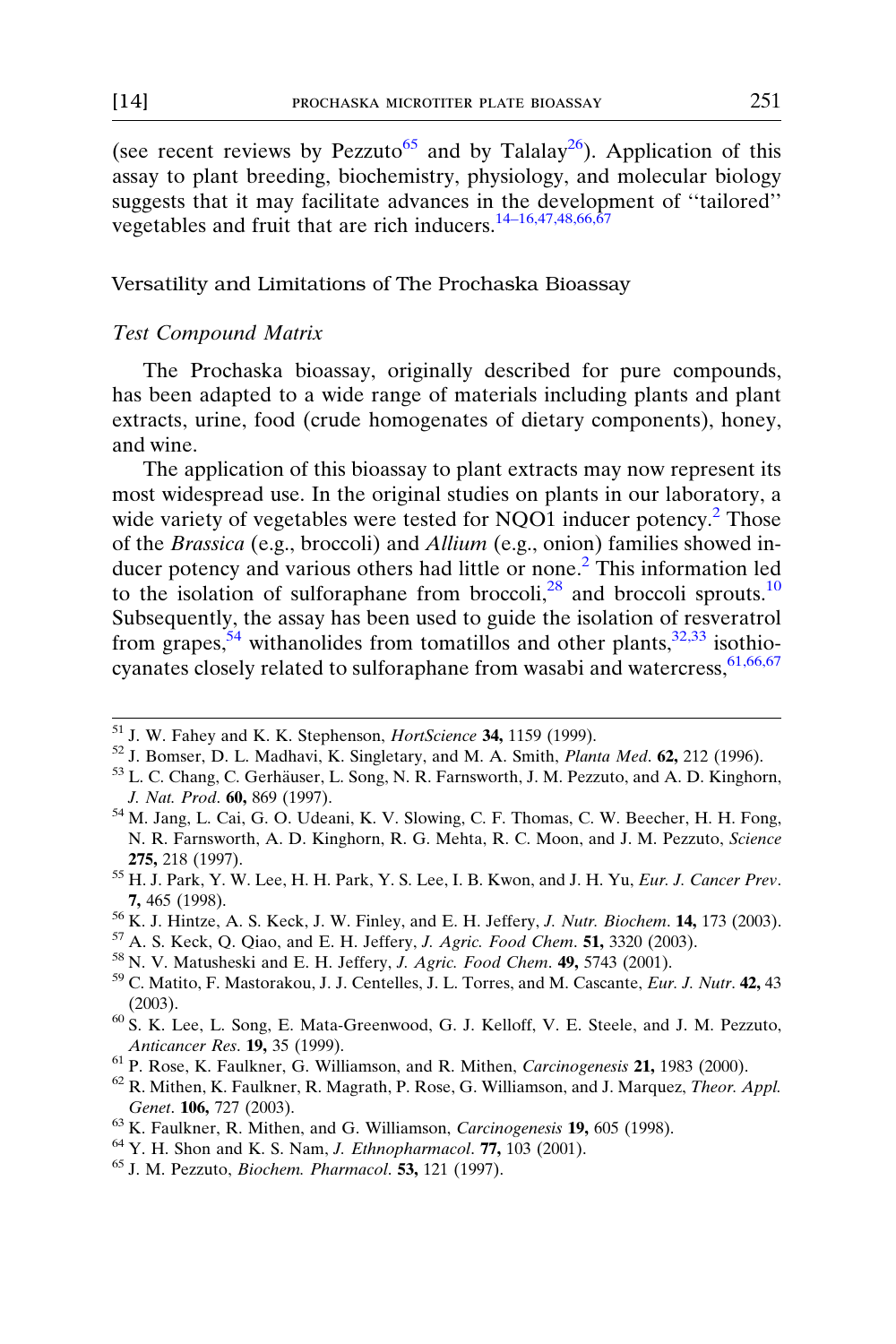various proanthocyanidins from blueberries, $52$  and flavonoids from Tephrosia sp.,  $53$  onions,  $68$  buckwheat,  $35$  and Thai ginger.  $35$  Numerous other laboratories have reported on the inducer activity of various uncharacterized plant and fungal extracts including aqueous extracts of Brussels sprouts<sup>[49](#page-7-0)</sup> and solvent extracts of 45 different plants.<sup>[46](#page-7-0)</sup> The extraction protocol is critically important, and is addressed elsewhere in this chapter. Chemical structures of NQO1 inducers are reviewed in Chapter 23 of this volume. $69$ 

One novel dosing protocol utilizes plant leaf disc punches which are incubated in microtiter plates prepared essentially as described above. After a suitable incubation (leaching) period, the discs are removed, and the assay is performed.<sup>[14–16](#page-5-0)</sup> The response is thus proportional to the amount of inducer leaching out into culture medium, and this, in turn, is proportional to cut surface area/volume. In this manner, several thousand chemically mutagenized Arabidopsis plants were screened for altered leaf NQO1 inducer potency and bioassay results were used as a guide for selective HPLC analysis of progeny from the putative mutants.  $14-16$ 

We have used the Prochaska assay as a tool to assist us in verifying dietary compliance in clinical trials. For example, when human volunteers were fed various levels of glucosinolates and/or isothiocyanates following or preceding a period of prescribed abstinence from cruciferous vegetables (a source of NQO1-inducing isothiocyanates), we were able to verify compliance by bioassaying their urines for inducer activity during the control period. Likewise, we could confirm compliance with dietary intake of cruciferous vegetables. These results were entirely congruent with both the dietary record, and with an independent chemical test for the presence of isothiocyanate metabolites.[30](#page-6-0) Also, in these clinical trials we first used the Prochaska bioassay to monitor dietary ingredients for unexpected phase 2 enzyme induction potency. Had there been significant levels of inducers in, for example, white bread, CocaCola<sup> $m$ </sup>, green beans or tomatoes, we would have avoided administering these food products to subjects as part of a baseline diet. We were able to test these and all other dietary ingredients by appropriate dilution and homogenization of dietary components in order to develop a ''non-inducing'' baseline diet. In this case, there were no independent chemical tests that would have ruled out all possible sources of inducers.

<sup>&</sup>lt;sup>66</sup> D. X. Hou, M. Fukuda, M. Fujii, and Y. Fuke, *Cancer Lett*. **161**, 195 (2000).<br><sup>67</sup> D. X. Hou, M. Fukuda, M. Fujii, and Y. Fuke, *Int. J. Mol. Med.* **6**, 441 (2000).<br><sup>68</sup> G. Williamson, G. W. Plumb, Y. Uda, K. R. Pri 2385 (1996).<br><sup>69</sup> A. T. Dinkova-Kostova, J. W. Fahey, and P. Talalay, *Meth. Enzymol.* **382,** 423 (2004).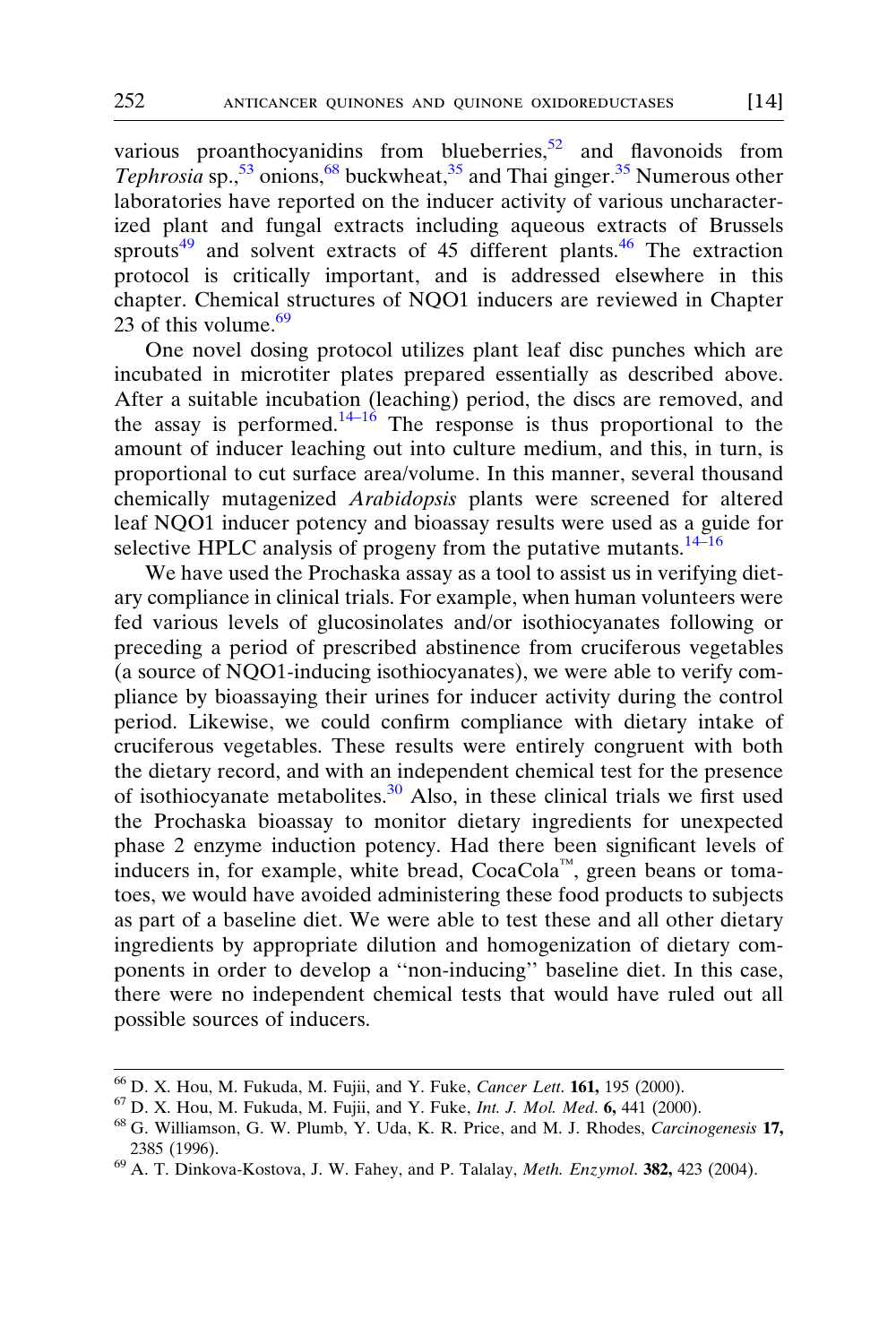We have also used this bioassay to compare the NQO1 inducing potential of various honeys and molasses. $35$  We found that the induction potentials of honey and molasses were directly proportional to their color intensity (darkness), and it appeared that a number of flavones common to honey may have been responsible for this induction. Further analysis of the pure flavones then led us to identify very rich plant sources of these compounds.

### Dosing

For assay of either pure chemicals, or plant extracts, a number of solvents including DMSO, dimethyl formamide, acetonitrile, ''triple solvent'' (a mixture of equal volumes of DMSO, dimethyl formamide and acetonitrile), tetrahydrofuran, ethanol, and methanol can be used to prepare the initial stock solution. In order to avoid cytotoxicity, the maximum tolerated concentration of these solvents for a 48-h induction period is 0.1% for tetrahydrofuran, 0.25% for dimethyl formamide, 0.33% for methanol and DMSO, 0.5% for triple solvent, and 1% for acetonitrile and ethanol. If examining the NQO1 inducer potential of urine or other aqueous solutions, one can add as much as about 10% of the volume of the microtiter plate well fluid.

The Prochaska bioassay presents unique opportunities for examining the kinetics of isothiocyanate effects on enzyme induction. Y. Zhang has shown that isothiocyanates are very rapidly absorbed by cultured cells, $70-74$  and in a number of clinical studies they were shown to be rapidly metabolized.<sup>[30,45](#page-6-0)</sup> Furthermore, some isothiocyanates (e.g., allyl isothiocyanate) are quite volatile, whereas others (e.g., sulforaphane) are not. Vapor phase transfer of inducers between nearby wells can complicate assays, even for compounds which are not usually considered to be especially volatile. An interesting example of vicinity effects among microtiter plate wells was encountered with dimethyl fumarate, which has been used previously as an inducer of  $NQO1.<sup>24,75</sup>$  $NQO1.<sup>24,75</sup>$  $NQO1.<sup>24,75</sup>$  This compound has very low volatility, yet when introduced into microtiter plate wells, cells in adjacent wells become induced. The mechanism of this effect is not understood.

<sup>&</sup>lt;sup>70</sup> Y. Zhang and P. Talalay, *Cancer Res.* **58**, 4632 (1998).<br><sup>71</sup> Y. Zhang, *Carcinogenesis* **21**, 1175 (2000).<br><sup>72</sup> Y. Zhang, *Carcinogenesis* **22**, 425 (2001).<br><sup>73</sup> L. Ye and Y. Zhang, *Carcinogenesis* **22**, 1987 (200 Prev. 12, 566 (2003).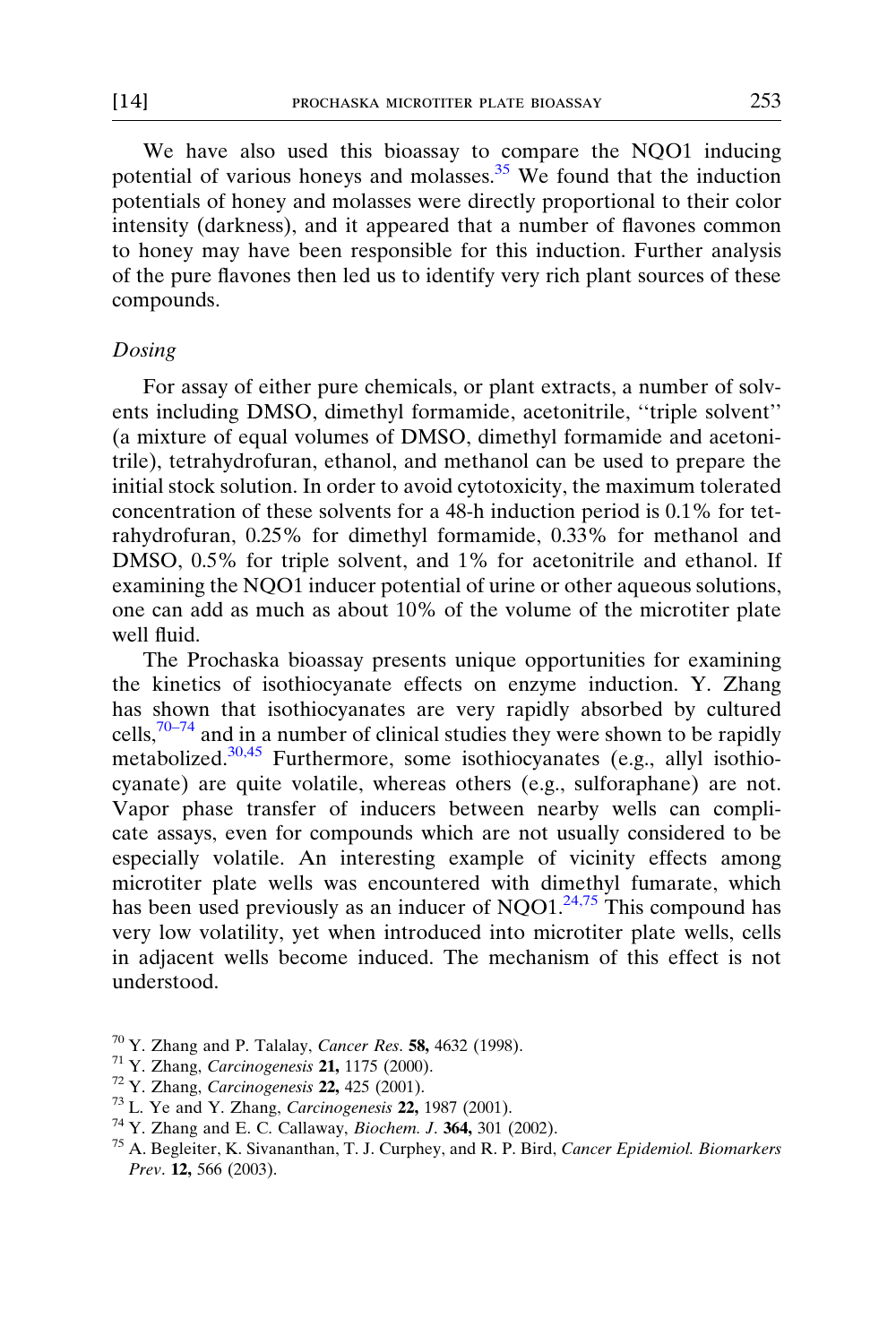Equimolar concentrations of isothiocyanates compared to glucosinolates with added myrosinase (thioglucoside glucohydrolase; EC 3.2.3.1; the enzyme that catalyzes the conversion of glucosinolates to isothiocyanates) do not induce equally in the Prochaska bioassay. When an excess of highly purified myrosinase is added to each well (in the presence of ascorbate), complete hydrolysis of glucosinolates to their cognate isothio-cyanates occurs in-situ, during the assay.<sup>[10](#page-4-0)</sup> Interestingly, enzymatic release of isothiocyanates from glucosinolates during the assay gives higher inducer potencies than direct addition of the isothiocyanate alone. We have reproduced this situation with a number of glucosinolate/isothiocyanate pairs, using highly purified myrosinase.<sup>76</sup> (Neither the glucosinolate alone, nor myrosinase alone, induced NQO1). In all cases examined (data not shown), enzymatic release of isothiocyanate from its cognate glucosinolate was clearly more effective in inducing NQO1 than was direct addition of the isothiocyanate product.

#### Advantages of the Hepa 1c1c7 Cell Line

We have examined a variety of rodent, insect and human cell lines and found that the large amplitude of NQO1 response produced by Hepa 1c1c7 cells makes this line ideal for use in such a bioassay. Additionally, these cells maintain their responsiveness through a large number of passages, making standardization of the assay more reliable. Some inducers elevate NQO1 levels in Hepa 1c1c7 cells as high as 8- or 10-fold over the levels found in untreated control cells ([Fig. 3](#page-12-0); which also provides an example of the passage effect). NQO1 induction by some or all of these compounds, as well as by other standard inducers such as sulforaphane, have also been examined in the following: human gastric epithelial, AGS [\(Fig. 4\)](#page-12-0); human laryngeal epithelial, HEp-2 ([Fig. 4\)](#page-12-0); human adult retinal pigmented epithelial, APRE-19 (Gao et al.,<sup>77</sup> and [Fig. 4\)](#page-12-0); human breast cancer, MCF7<sup>[41](#page-7-0)</sup>; human skin keratinocyte, HaCaT<sup>[41,75](#page-7-0)</sup>; murine leukemia L1210<sup>77</sup>; and murine keratinocyte,  $PE<sub>1</sub><sup>77</sup>$  cell lines. In general, most cell lines were less sensitive to inducers than Hepa 1c1c7 cells. The commonly used invertebrate cell lines Sf9 (from Spodoptera frugiperda), Sf21 (also from S. frugiperda), and Tni (from Trichoplusia ni) did not respond even at the highest levels of several compounds tested (data not shown). Others have evaluated the use of cell lines such as a Chinese hamster ovary

 $^{76}$  M. Shikita, J. W. Fahey, T. R. Golden, W. D. Holtzclaw, and P. Talalay, *Biochem. J.* 341,

<sup>725 (1999).&</sup>lt;br><sup>77</sup> X. Gao, A. T. Dinkova-Kostova, and P. Talalay, *Proc. Natl. Acad. Sci. USA* **98,** 15221 (2001).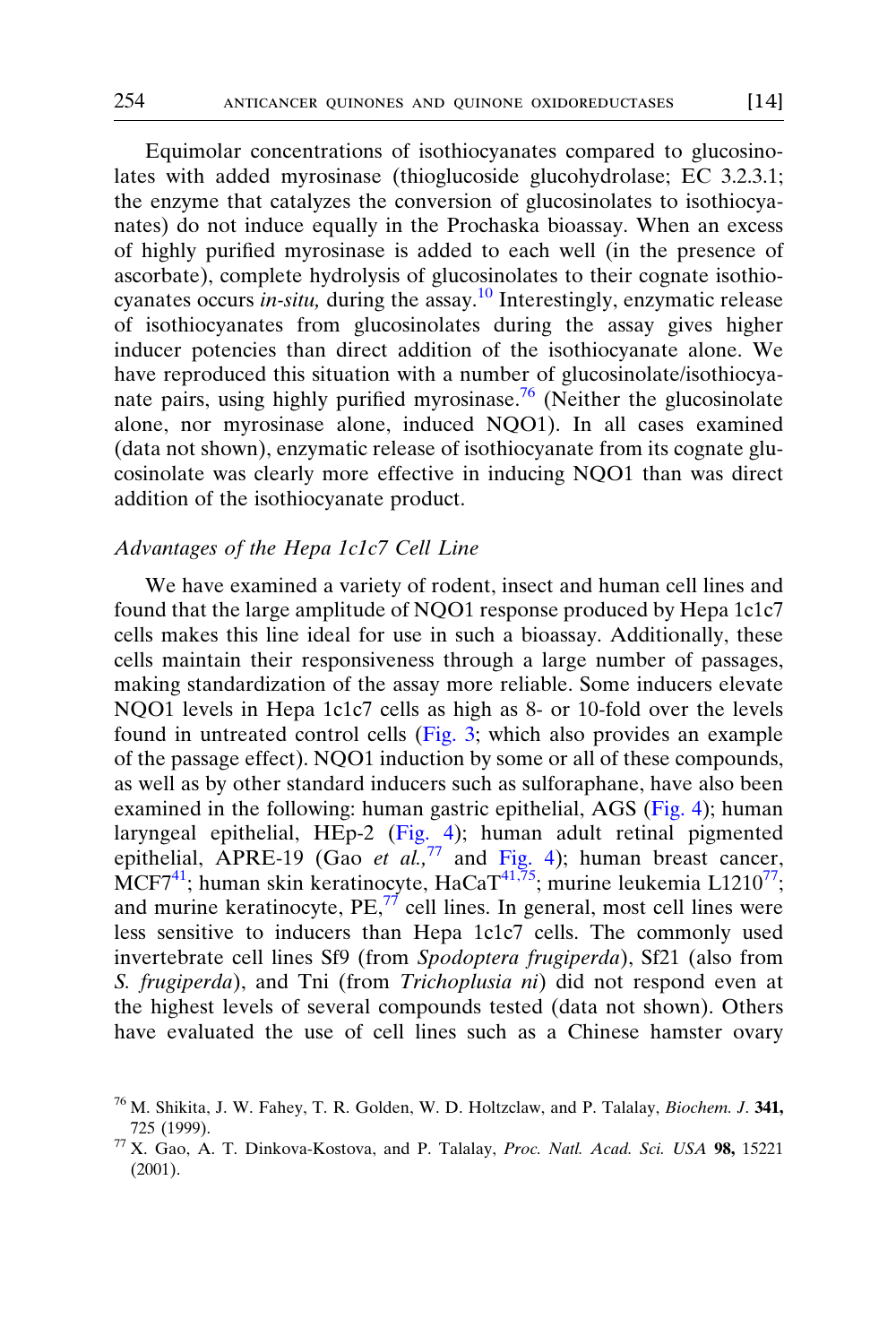<span id="page-12-0"></span>

Fig. 3. Induction of NQO1 (treated/control NQO1 activity) following dosing with BNF  $(\blacktriangledown, \nabla)$ , benzyl isothiocyanate (BITC;  $\blacktriangledown, \odot)$ , or 2,3-dimercapto-1-propanol (British anti-Lewisite or BAL;  $\blacksquare$ ,  $\square$ ). Filled symbols represent Hepa 1c1c7 cell line passage 14 and open symbols represent passage number 51. CD's for the early and late passages of BNF, BITC, and BAL, are 0.022, 0.044, 1.5, 2.2, 20, and 24  $\mu$ *M*, respectively.



Fig. 4. Induction of NQO1 in Hepa 1c1c7, AGS, and APRE-19 cells treated for 48 h with BNF, sulforaphane (SF), or 4-(rhamnopyranosyloxy)benzyl isothiocyanate (4RBITC). Dosing of Hep-2 cells with the same three inducers yielded no induction with BNF, and produced substantial cytotoxicity with the 2 isothiocyanates such that a CD could not be measured.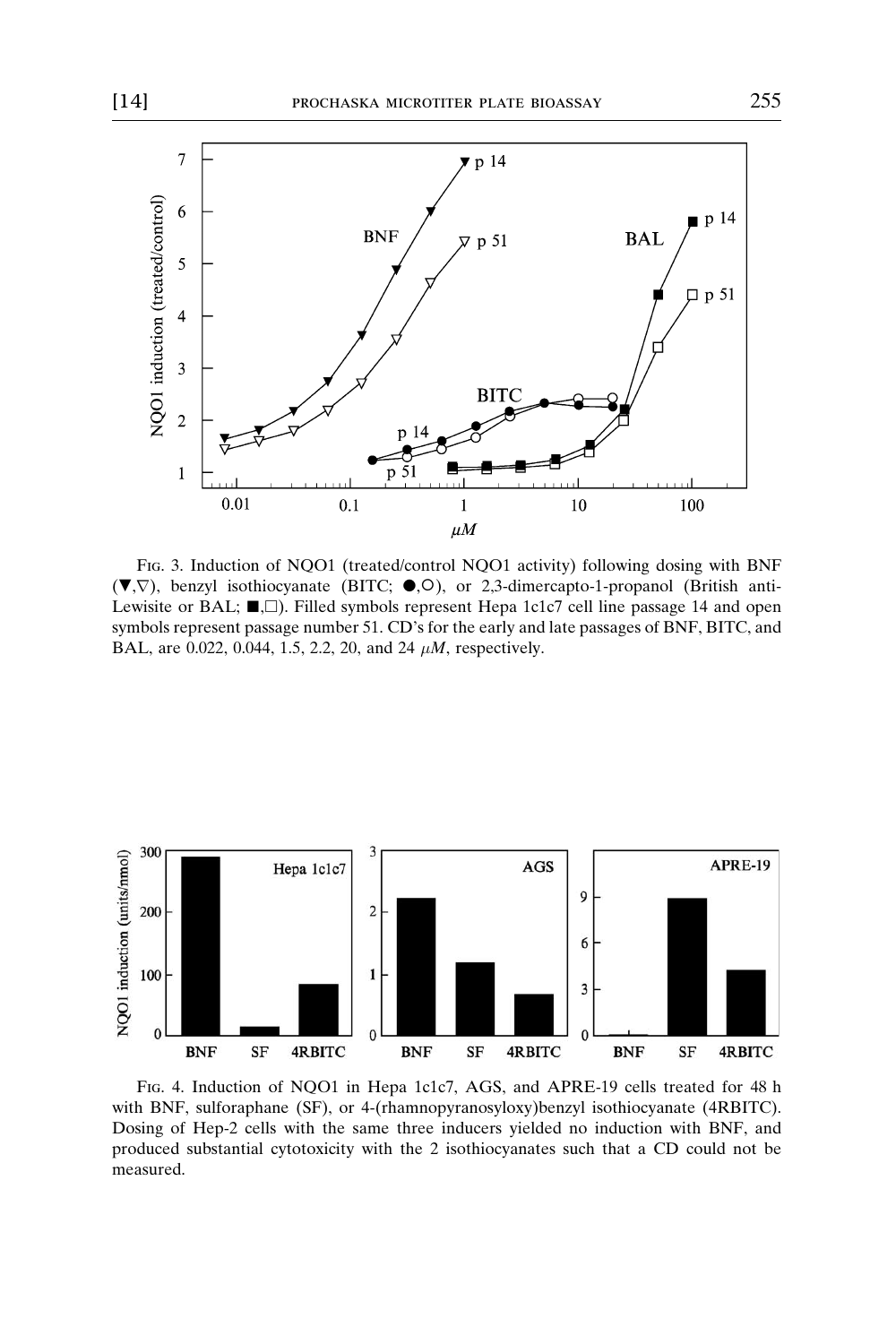(CHO) line which was transfected with high levels of human NQO1 in order to achieve over-expression of the enzyme.<sup>78</sup> Recently published work from Jiang and colleagues<sup>79</sup> has compared induction in Hepa 1c1c7 cells to induction in 6 other mammalian cell lines (MCF7, MDA-MB-231, HeLa, HT-29, HepG2, LNCaP) by using BNF and sulforaphane as standard inducers, and they have come to much the same conclusion – that the Hepa 1c1c7 cells ''were the most robust and sensitive cells, which had higher basal as well as up-regulated enzymatic activities.''

Because NQO1 induction in cells involves uptake, metabolism, and transcriptional events, it is not surprising that different cell types produce radically different induction profiles when presented with the same array of inducers. For example, human gastric and retinal epithelial cell lines respond very differently to treatment with two dissimilar isothiocyanates, than does the murine hepatoma cell line Hepa 1c1c7 [\(Fig. 4\)](#page-12-0). Whether this is due to differences in uptake, metabolism, or signal processing, is not known, but comparative uptake kinetics of these and other isothiocyanates can now be examined. There is clearly a very broad variation of potencies among cell types. Thus NQO1 induction in Hepa 1c1c7 cells is as much as two orders of magnitude greater than in AGS cells. The relative NQO1 inducer potencies of two isothiocyanates were compared: 4-methylsulfinylbutyl isothiocyanate, (sulforaphane, from Brassica oleracea var. italica and 4-(rhamnopyranosyloxy)benzyl isothiocyanate from Moringa oleifera. In Hepa 1c1c7 cells, the NQO1 inducer potency of the Moringa isothiocyanate was many-fold higher than that of sulforaphane yet with both human cell types tested its potency was considerably lower than that sulforaphane ([Fig. 4](#page-12-0)).

And finally, in Hepa 1c1c7 cells bifunctional inducers such as  $BNF<sub>1</sub><sup>24</sup>$  $BNF<sub>1</sub><sup>24</sup>$  $BNF<sub>1</sub><sup>24</sup>$ induce phase 1 enzymes (e.g., cytochromes P-450), as well as NQO1, but they require activation by the cytochromes P-450 in order to exert inducer activity. Such activation is probably lacking in APRE-19 cells since BNF is not an inducer. This compound is one of the most potent inducers of phase 2 enzymes in Hepa 1c1c7 cells. The behavior of mutant Hepa 1c1c7 cell lines that are defective in either aryl hydrocarbon  $(Ah)$  receptor function (BP<sup>r</sup> c1 cells) or aryl hydrocarbon hydroxylase expression (c1 cells), can be used to determine whether compounds are mono- or bifunctional inducers.<sup>80</sup> For example two isothiocyanates, sulforaphane and progoitrin

- 
- 

<sup>78</sup> L. H. De Haan, A. M. Boerboom, I. M. Rietjens, D. Van Capelle, A. J. De Ruijter, A. K. Jaiswal, and J. M. Aarts, *Biochem. Pharmacol*. **64,** 1597 (2002).<br><sup>79</sup> Z. Q. Jiang, C. Chen, B. Yang, V. Hebbar, and A. N. Kong, *Life Sci*. **72**, 2243 (2003). <sup>80</sup> H. J. Prochaska and P. Talalay, *Cancer Res.* **48,** 477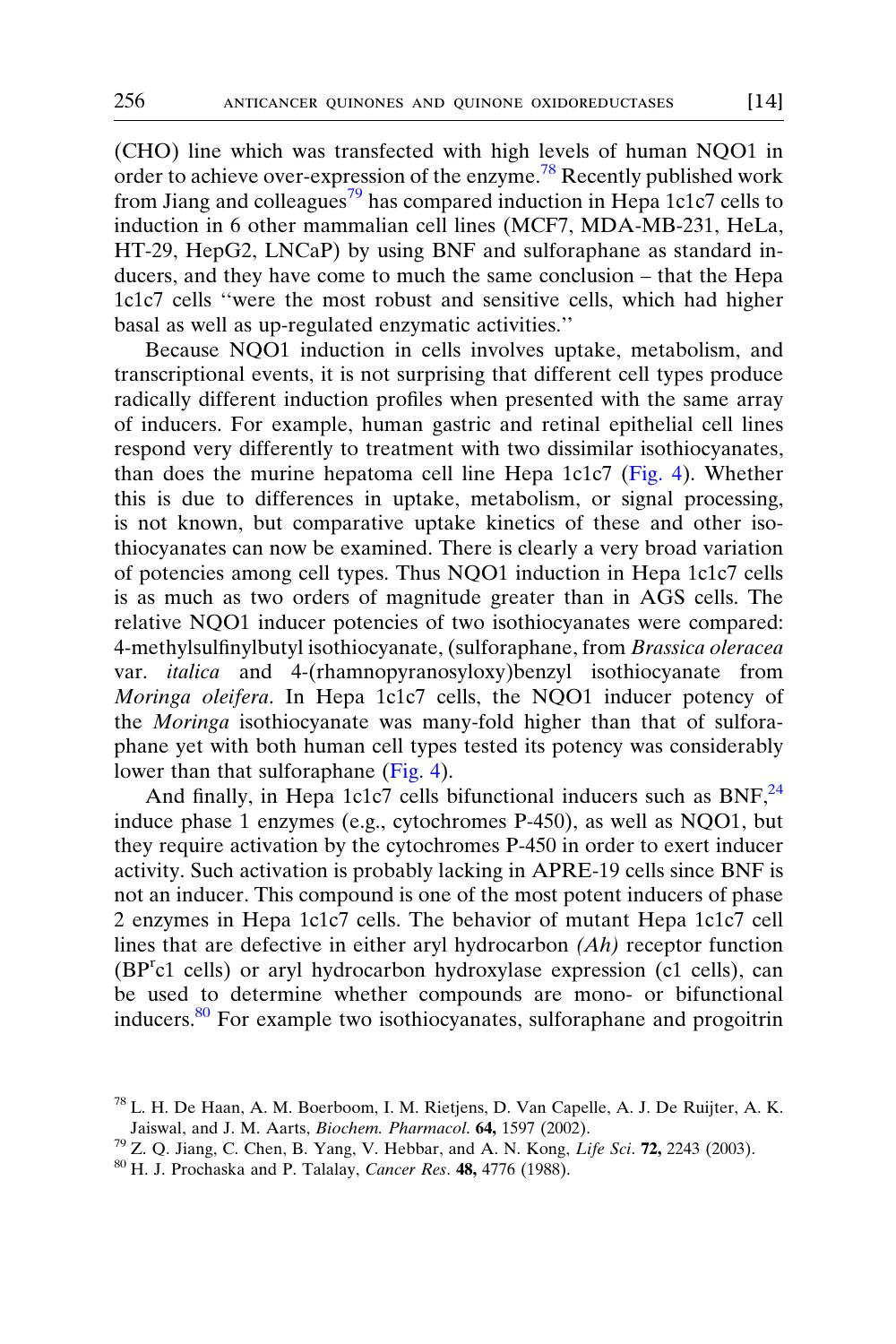

FIG. 5. NQO1 induction in Hepa 1c1c7 cells  $(\bullet, \circ)$  and their mutants BP<sup>r</sup>c1, defective in aryl hydrocarbon receptor function  $(\blacktriangle, \triangle)$ , and c1, defective in aryl hydrocarbon hydroxylase expression  $(\blacksquare, \square)$ . Cells were treated for 48 h with BNF, sulforaphane, or progoitrin. Only BNF required metabolic activation to induce NQO1.

(2-hydroxybut-3-enyl isothiocyanate), are fully active as inducers in wild type and mutant cell lines and are thus termed ''monofunctional,'' whereas when BNF is tested against the same 3 cell types it does not induce NQO1 in cells lacking the cytochrome P450 (Fig.  $5$ ). These mutants have also been used to characterize flavonoids as mono- and bifunctional NQO1 inducers.[35,36](#page-7-0)

#### Bioassay Variability

As is the case with all bioassays, and by the very nature of cell culture, there is inherent and unexplained variability in this bioassay. Certain investigators continue to use the 24 h dosing or exposure period originally suggested.<sup>[1](#page-0-0)</sup> Most laboratories, however, use the 48 h induction period described in Prochaska et  $al^2$  $al^2$  and subsequent publications. Although cells should not be used after a certain number of passages (we usually retire sub-lines after 30 passages, but have gone as high as 45 or more on occasion), we have not detected an overall trend towards reduced sensitivity to inducers, although the absolute amplitude of the response (ratio of NQO1 levels in treated vs. control cells) may decline ([Fig. 3](#page-12-0)). On close examination of the data obtained using BNF as a standard in all